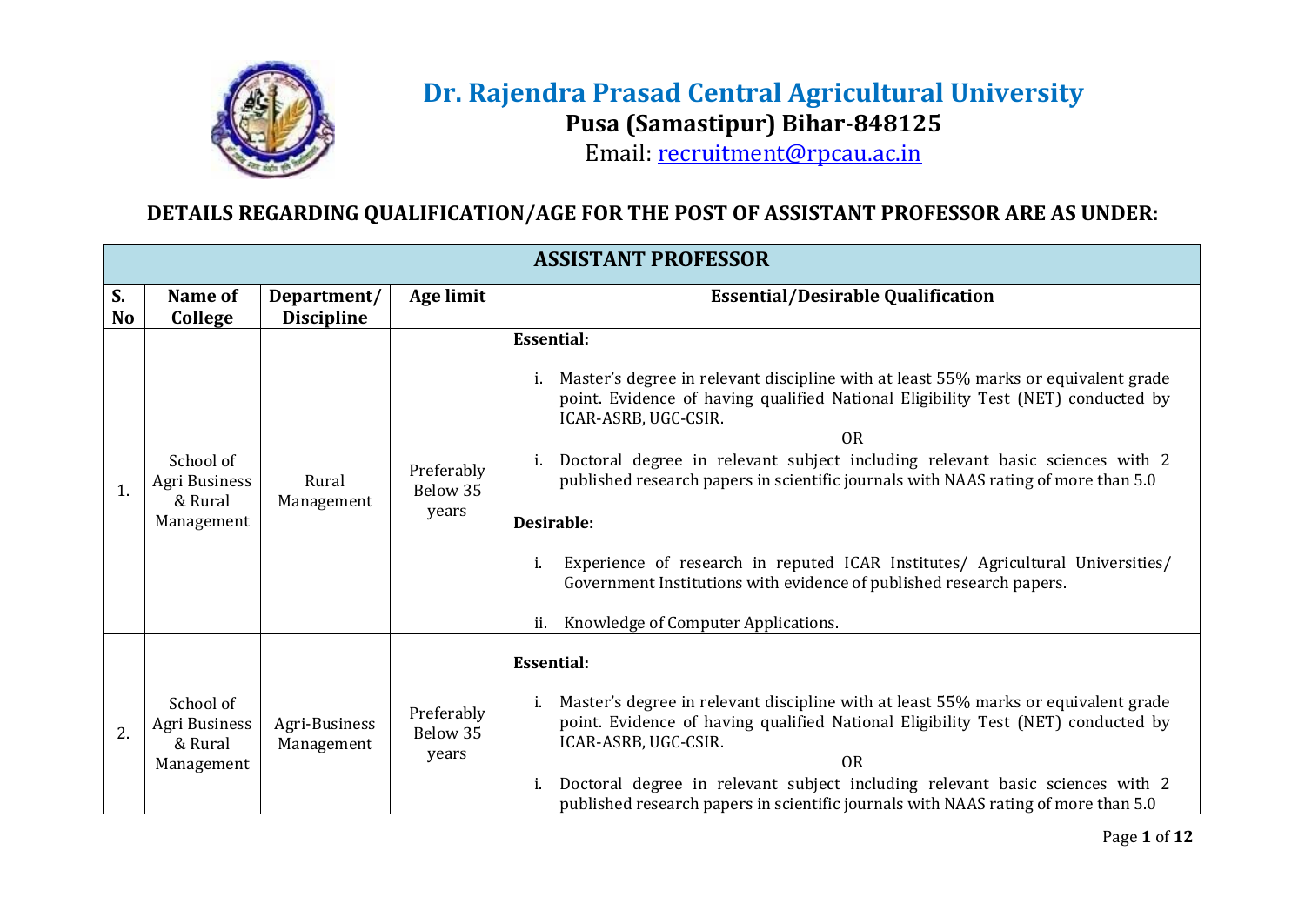|                 | <b>ASSISTANT PROFESSOR</b> |                                  |                                 |                                                                                                                                                                                                                                                                                                                                                                                                                                                                                                                                                                                                                                                                                                                                                                                                                                          |
|-----------------|----------------------------|----------------------------------|---------------------------------|------------------------------------------------------------------------------------------------------------------------------------------------------------------------------------------------------------------------------------------------------------------------------------------------------------------------------------------------------------------------------------------------------------------------------------------------------------------------------------------------------------------------------------------------------------------------------------------------------------------------------------------------------------------------------------------------------------------------------------------------------------------------------------------------------------------------------------------|
| S.<br><b>No</b> | Name of<br>College         | Department/<br><b>Discipline</b> | <b>Age limit</b>                | <b>Essential/Desirable Qualification</b>                                                                                                                                                                                                                                                                                                                                                                                                                                                                                                                                                                                                                                                                                                                                                                                                 |
| 3.              | <b>PGCA</b>                | Soil Science                     | Preferably<br>Below 35<br>years | Desirable:<br>Experience of research in reputed ICAR Institutes/ Agricultural Universities/<br>i.<br>Government Institutions with evidence of published research papers.<br>ii. Knowledge of Computer Applications.<br><b>Essential:</b><br>Master's degree in Soil Science/Fertility/Chemistry/Microbiology with at least<br>i.<br>55% marks or equivalent grade point. Evidence of having qualified National<br>Eligibility Test (NET) conducted by ICAR-ASRB, UGC-CSIR.<br>0R<br>Doctoral degree in relevant subject including relevant basic sciences with 2<br>i.<br>published research papers in scientific journals with NAAS rating of more than 5.0<br>Desirable:<br>Experience of research in reputed ICAR Institutes/ Agricultural Universities/<br>i.<br>Government Institutions with evidence of published research papers. |
|                 |                            |                                  |                                 | Knowledge of Computer Applications.<br>ii.<br><b>Essential:</b><br>Master's degree in Seed Science and Technology with at least 55% marks or<br>i.<br>equivalent grade point. Evidence of having qualified National Eligibility Test (NET)                                                                                                                                                                                                                                                                                                                                                                                                                                                                                                                                                                                               |
| 4.              | PGCA                       | Seed Science &<br>Technology     | Preferably<br>Below 35<br>years | conducted by ICAR-ASRB, UGC-CSIR.<br><b>OR</b><br>Doctoral degree in relevant subject including relevant basic sciences with 2<br>i.<br>published research papers in scientific journals with NAAS rating of more than 5.0<br>Desirable:<br>i. Experience of research in reputed ICAR Institutes/ Agricultural Universities/<br>Government Institutions with evidence of published research papers.<br>ii. Knowledge of Computer Applications.                                                                                                                                                                                                                                                                                                                                                                                           |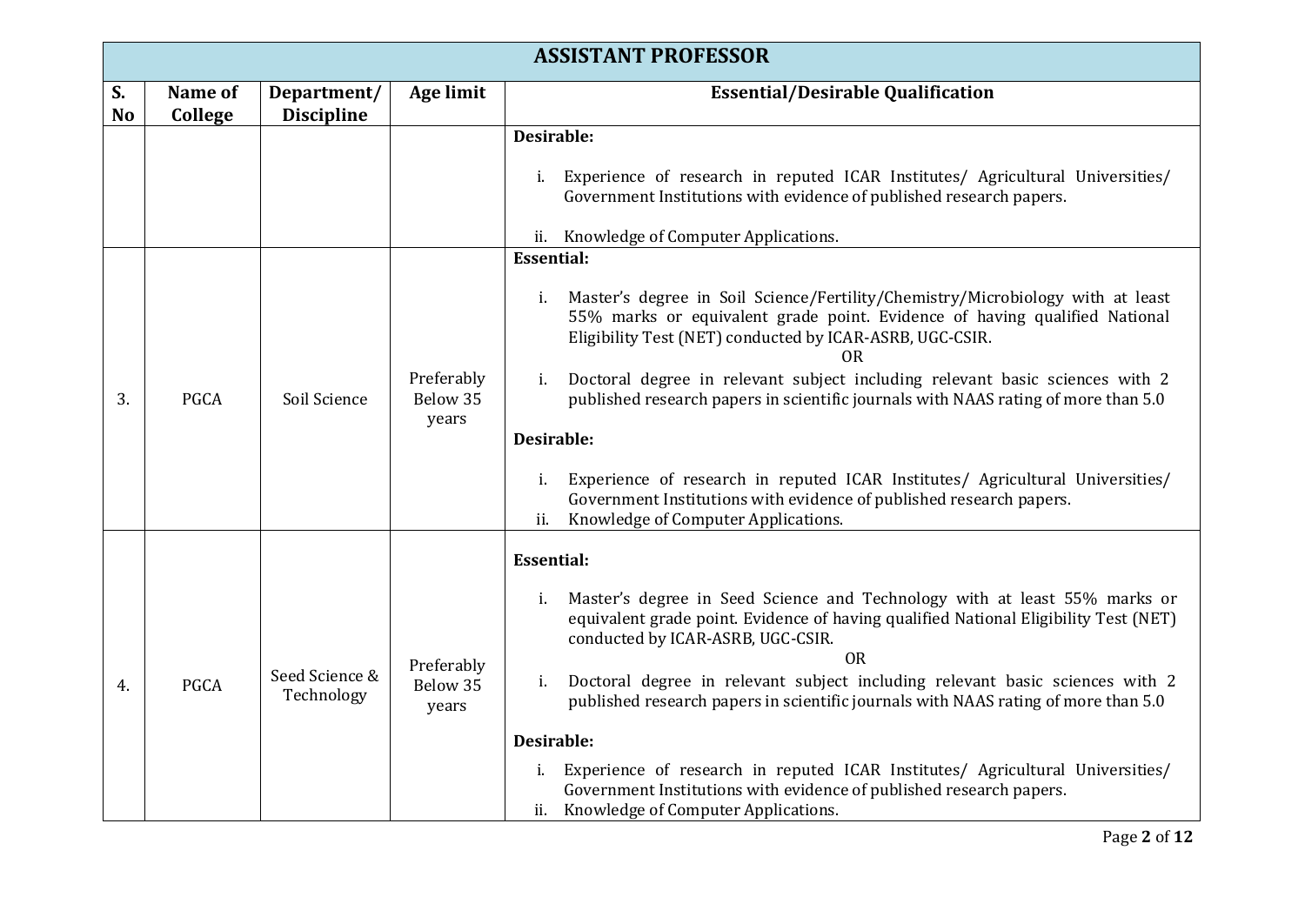|                 | <b>ASSISTANT PROFESSOR</b> |                                     |                                 |                                                                                                                                                                                                                                                                                                                                                                                                                                                                                                                                                                                                                                                                            |  |
|-----------------|----------------------------|-------------------------------------|---------------------------------|----------------------------------------------------------------------------------------------------------------------------------------------------------------------------------------------------------------------------------------------------------------------------------------------------------------------------------------------------------------------------------------------------------------------------------------------------------------------------------------------------------------------------------------------------------------------------------------------------------------------------------------------------------------------------|--|
| S.<br><b>No</b> | Name of<br>College         | Department/<br><b>Discipline</b>    | Age limit                       | <b>Essential/Desirable Qualification</b>                                                                                                                                                                                                                                                                                                                                                                                                                                                                                                                                                                                                                                   |  |
| 5.              | <b>PGCA</b>                | Plant<br>Pathology                  | Preferably<br>Below 35<br>years | <b>Essential:</b><br>i. Master's degree in Plant Pathology with at least 55% marks or equivalent grade<br>point. Evidence of having qualified National Eligibility Test (NET) conducted by<br>ICAR-ASRB, UGC-CSIR.<br><b>OR</b><br>i. Doctoral degree in relevant subject including relevant basic sciences with 2<br>published research papers in scientific journals with NAAS rating of more than 5.0<br><b>Desirable:</b><br>i. Experience of research in reputed ICAR Institutes/ Agricultural Universities/<br>Government Institutions with evidence of published research papers.<br>ii. Knowledge of Computer Applications.                                        |  |
| 6.              | <b>PGCA</b>                | <b>Plant Breeding</b><br>& Genetics | Preferably<br>Below 35<br>years | <b>Essential:</b><br>Master's degree in Plant Breeding & Genetics/Plant Breeding/Genetics with at<br>i.<br>least 55% marks or equivalent grade point. Evidence of having qualified National<br>Eligibility Test (NET) conducted by ICAR-ASRB, UGC-CSIR.<br>0R<br>Doctoral degree in relevant subject including relevant basic sciences with 2<br>i.<br>published research papers in scientific journals with NAAS rating of more than 5.0<br><b>Desirable:</b><br>Experience of research in reputed ICAR Institutes/ Agricultural Universities/<br>i.<br>Government Institutions with evidence of published research papers.<br>Knowledge of Computer Applications.<br>ii. |  |
| 7.              | <b>PGCA</b>                | Nematology                          | Preferably<br>Below 35<br>years | <b>Essential:</b><br>Master's degree in Nematology with at least 55% marks or equivalent grade point.<br>i.<br>Evidence of having qualified National Eligibility Test (NET) conducted by ICAR-<br>ASRB, UGC-CSIR.<br><b>OR</b><br>Doctoral degree in relevant subject including relevant basic sciences with 2<br>i.<br>published research papers in scientific journals with NAAS rating of more than 5.0                                                                                                                                                                                                                                                                 |  |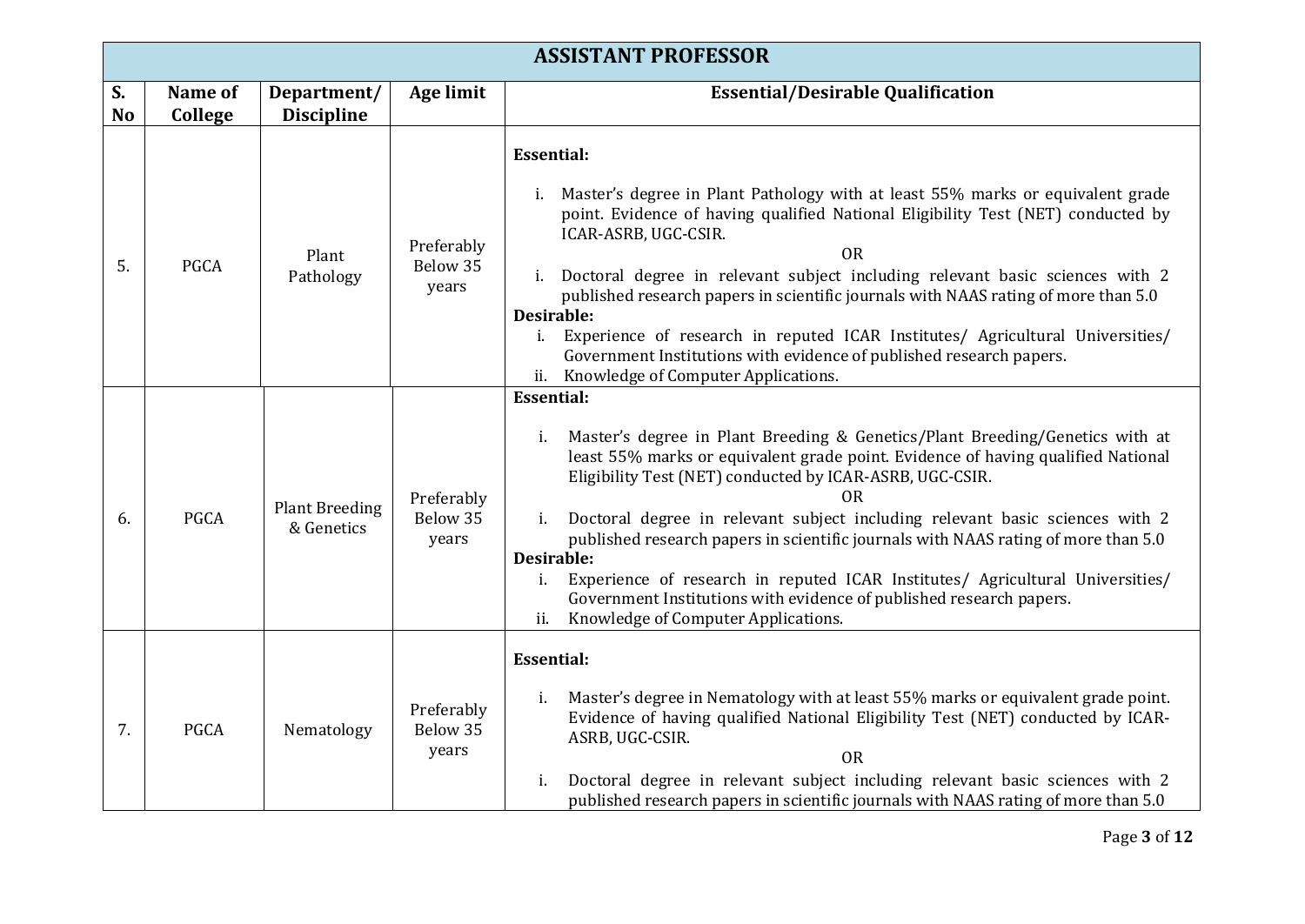|                      | <b>ASSISTANT PROFESSOR</b> |                                  |                                 |                                                                                                                                                                                                                                                                                                                                                                                                                                                                                                                                                                                                                                    |  |
|----------------------|----------------------------|----------------------------------|---------------------------------|------------------------------------------------------------------------------------------------------------------------------------------------------------------------------------------------------------------------------------------------------------------------------------------------------------------------------------------------------------------------------------------------------------------------------------------------------------------------------------------------------------------------------------------------------------------------------------------------------------------------------------|--|
| S.<br>N <sub>o</sub> | Name of<br>College         | Department/<br><b>Discipline</b> | Age limit                       | <b>Essential/Desirable Qualification</b>                                                                                                                                                                                                                                                                                                                                                                                                                                                                                                                                                                                           |  |
|                      |                            |                                  |                                 | Desirable:<br>Experience of research in reputed ICAR Institutes/ Agricultural Universities/<br>i.<br>Government Institutions with evidence of published research papers.<br>Knowledge of Computer Applications.<br>ii.                                                                                                                                                                                                                                                                                                                                                                                                             |  |
|                      |                            |                                  |                                 | <b>Essential:</b><br>Master's degree in Agronomy with at least 55% marks or equivalent grade point.<br>i.                                                                                                                                                                                                                                                                                                                                                                                                                                                                                                                          |  |
| 8.                   | <b>PGCA</b>                | Agronomy                         | Preferably<br>Below 35<br>years | Evidence of having qualified National Eligibility Test (NET) conducted by ICAR-<br>ASRB, UGC-CSIR.<br><b>OR</b><br>Doctoral degree in relevant subject including relevant basic sciences with 2<br>i.<br>published research papers in scientific journals with NAAS rating of more than 5.0<br><b>Desirable:</b><br>Experience of research in reputed ICAR Institutes/ Agricultural Universities/<br>i.<br>Government Institutions with evidence of published research papers.<br>Knowledge of Computer Applications.<br>ii.                                                                                                       |  |
| 9.                   | <b>PGCA</b>                | Agro-<br>Metrology               | Preferably<br>Below 35<br>years | <b>Essential:</b><br>i. Master's degree in Agro-Metrology with at least 55% marks or equivalent grade<br>point. Evidence of having qualified National Eligibility Test (NET) conducted by<br>ICAR-ASRB, UGC-CSIR.<br><b>OR</b><br>i. Doctoral degree in relevant subject including relevant basic sciences with 2<br>published research papers in scientific journals with NAAS rating of more than 5.0<br><b>Desirable:</b><br>Experience of research in reputed ICAR Institutes/ Agricultural Universities/<br>Government Institutions with evidence of published research papers.<br>Knowledge of Computer Applications.<br>ii. |  |
| 10.                  | PDDUCH & F                 | Horticulture<br>(Floriculture)   | Preferably<br>Below 35<br>years | <b>Essential:</b><br>i. Master's degree in relevant discipline with at least 55% marks or equivalent grade<br>point. Evidence of having qualified National Eligibility Test (NET) conducted by                                                                                                                                                                                                                                                                                                                                                                                                                                     |  |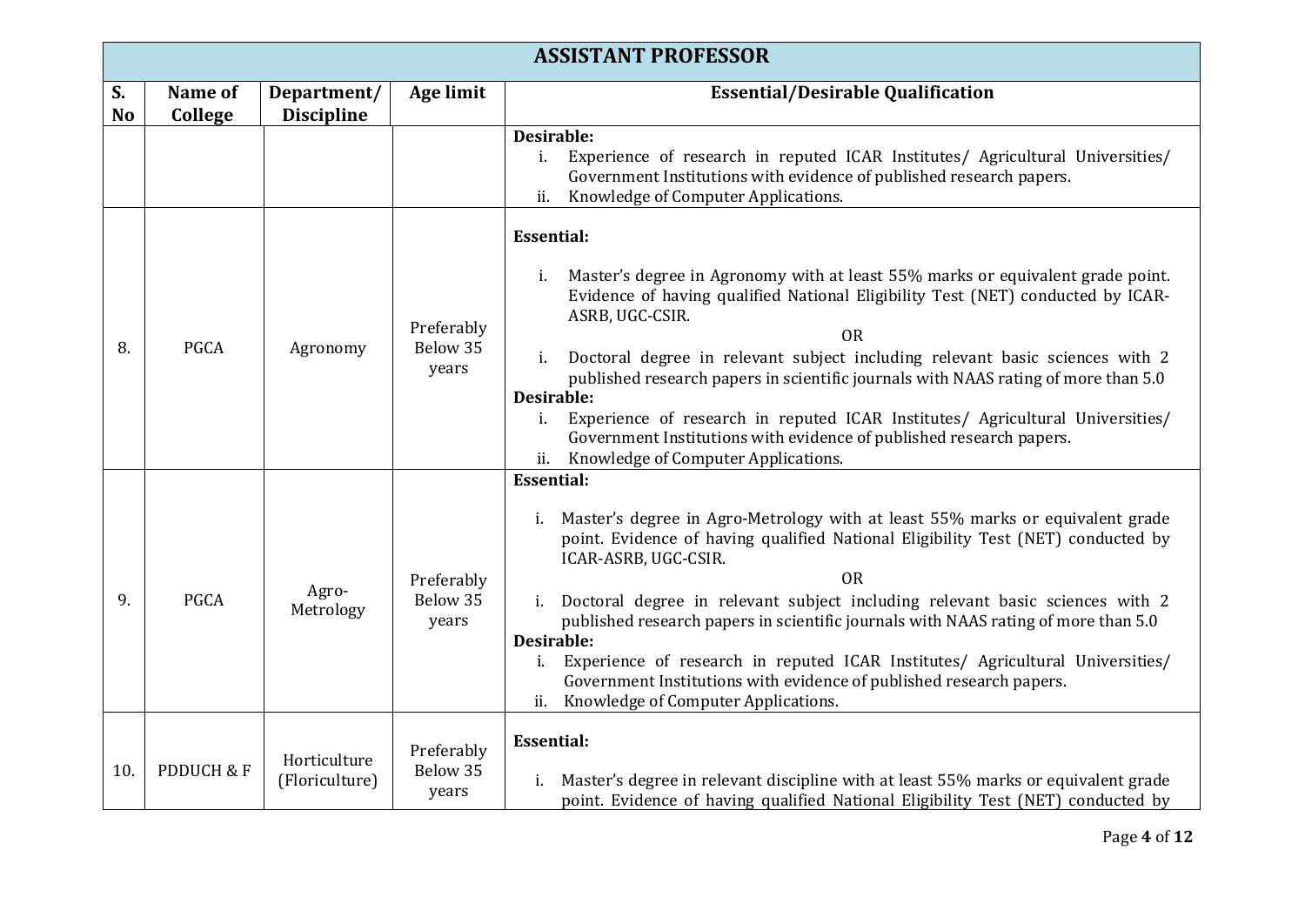|                 | <b>ASSISTANT PROFESSOR</b> |                                  |                                 |                                                                                                                                                                                                                                                                                                                                                                                                                                                                                                                                                                                                                                  |  |
|-----------------|----------------------------|----------------------------------|---------------------------------|----------------------------------------------------------------------------------------------------------------------------------------------------------------------------------------------------------------------------------------------------------------------------------------------------------------------------------------------------------------------------------------------------------------------------------------------------------------------------------------------------------------------------------------------------------------------------------------------------------------------------------|--|
| S.<br><b>No</b> | Name of<br>College         | Department/<br><b>Discipline</b> | <b>Age limit</b>                | <b>Essential/Desirable Qualification</b>                                                                                                                                                                                                                                                                                                                                                                                                                                                                                                                                                                                         |  |
|                 |                            |                                  |                                 | ICAR-ASRB, UGC-CSIR.<br><b>OR</b>                                                                                                                                                                                                                                                                                                                                                                                                                                                                                                                                                                                                |  |
|                 |                            |                                  |                                 | i. Doctoral degree in relevant subject including relevant basic sciences with 2<br>published research papers in scientific journals with NAAS rating of more than 5.0<br>Desirable:                                                                                                                                                                                                                                                                                                                                                                                                                                              |  |
|                 |                            |                                  |                                 | Experience of research in reputed ICAR Institutes/ Agricultural Universities/<br>i.<br>Government Institutions with evidence of published research papers.<br>Knowledge of Computer Applications.<br>ii.                                                                                                                                                                                                                                                                                                                                                                                                                         |  |
| 11.             | PDDUCH & F                 | Forestry                         | Preferably<br>Below 35<br>years | <b>Essential:</b><br>Master's degree in Forestry with at least 55% marks or equivalent grade point.<br>Evidence of having qualified National Eligibility Test (NET) conducted by ICAR-<br>ASRB, UGC-CSIR.<br><b>OR</b><br>i. Doctoral degree in relevant subject including relevant basic sciences with 2<br>published research papers in scientific journals with NAAS rating of more than 5.0<br>Desirable:<br>Experience of research in reputed ICAR Institutes/ Agricultural Universities/<br>i.<br>Government Institutions with evidence of published research papers.<br>ii. Knowledge of Computer Applications.           |  |
| 12.             | <b>PDDUCH &amp; F</b>      | Agro-Forestry                    | Preferably<br>Below 35<br>years | <b>Essential:</b><br>i. Master's degree in Agro-forestry/forestry with at least 55% marks or equivalent<br>grade point. Evidence of having qualified National Eligibility Test (NET) conducted<br>by ICAR-ASRB, UGC-CSIR.<br><b>OR</b><br>i. Doctoral degree in relevant subject including relevant basic sciences with 2<br>published research papers in scientific journals with NAAS rating of more than 5.0<br>Desirable:<br>Experience of research in reputed ICAR Institutes/ Agricultural Universities/<br>Government Institutions with evidence of published research papers.<br>ii. Knowledge of Computer Applications. |  |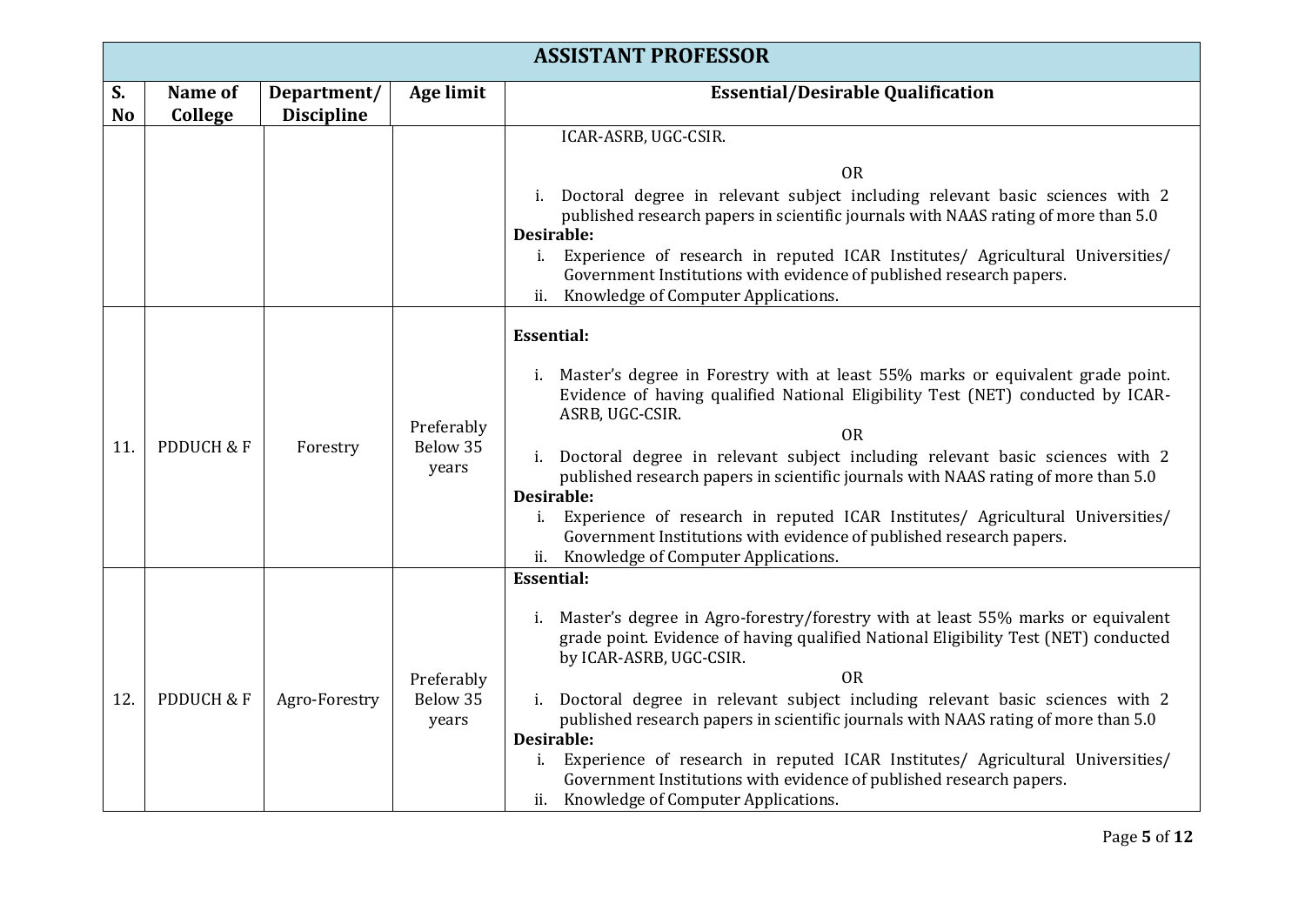|          | <b>ASSISTANT PROFESSOR</b> |                                        |                                 |                                                                                                                                                                                                                                                                                                                                                                                                                                                                                                                                                                                                                                                                                                                                                           |  |
|----------|----------------------------|----------------------------------------|---------------------------------|-----------------------------------------------------------------------------------------------------------------------------------------------------------------------------------------------------------------------------------------------------------------------------------------------------------------------------------------------------------------------------------------------------------------------------------------------------------------------------------------------------------------------------------------------------------------------------------------------------------------------------------------------------------------------------------------------------------------------------------------------------------|--|
| S.<br>No | Name of<br>College         | Department/<br><b>Discipline</b>       | <b>Age limit</b>                | <b>Essential/Desirable Qualification</b>                                                                                                                                                                                                                                                                                                                                                                                                                                                                                                                                                                                                                                                                                                                  |  |
| 13.      | College of<br>Fisheries    | Fisheries<br>Resource<br>Management    | Preferably<br>Below 35<br>years | <b>Essential:</b><br>Master's degree in Fisheries Resource Management with at least 55% marks or<br>i.<br>equivalent grade point. Evidence of having qualified National Eligibility Test (NET)<br>conducted by ICAR-ASRB, UGC-CSIR.<br><b>OR</b><br>Doctoral degree in relevant subject including relevant basic sciences with 2<br>i.<br>published research papers in scientific journals with NAAS rating of more than 5.0<br><b>Desirable:</b><br>Experience of Teaching/ Research in reputed ICAR Institutes/ Agricultural<br>i.<br>Universities/government institutions with evidence of published research papers.<br>To conduct teaching/research/extension in Fisheries Resource Management<br>ii.<br>Knowledge of Computer Applications.<br>iii. |  |
| 14.      | College of<br>Fisheries    | Fish<br>Physiology and<br>Biochemistry | Preferably<br>Below 35<br>years | <b>Essential:</b><br>i. Master's degree in Fish Physiology and Biochemistry/Fish Nutrition and<br>Biochemistry/Fish Nutrition and Feed Technology/Biochemistry with at least 55%<br>marks or equivalent grade point. Evidence of having qualified National Eligibility<br>Test (NET) conducted by ICAR-ASRB, UGC-CSIR.<br><b>OR</b><br>i. Doctoral degree in relevant subject including relevant basic sciences with 2<br>published research papers in scientific journals with NAAS rating of more than 5.0<br>Desirable:<br>Experience of research in reputed ICAR Institutes/ Agricultural Universities/<br>i.<br>Government Institutions with evidence of published research papers.<br>ii. Knowledge of Computer Applications.                       |  |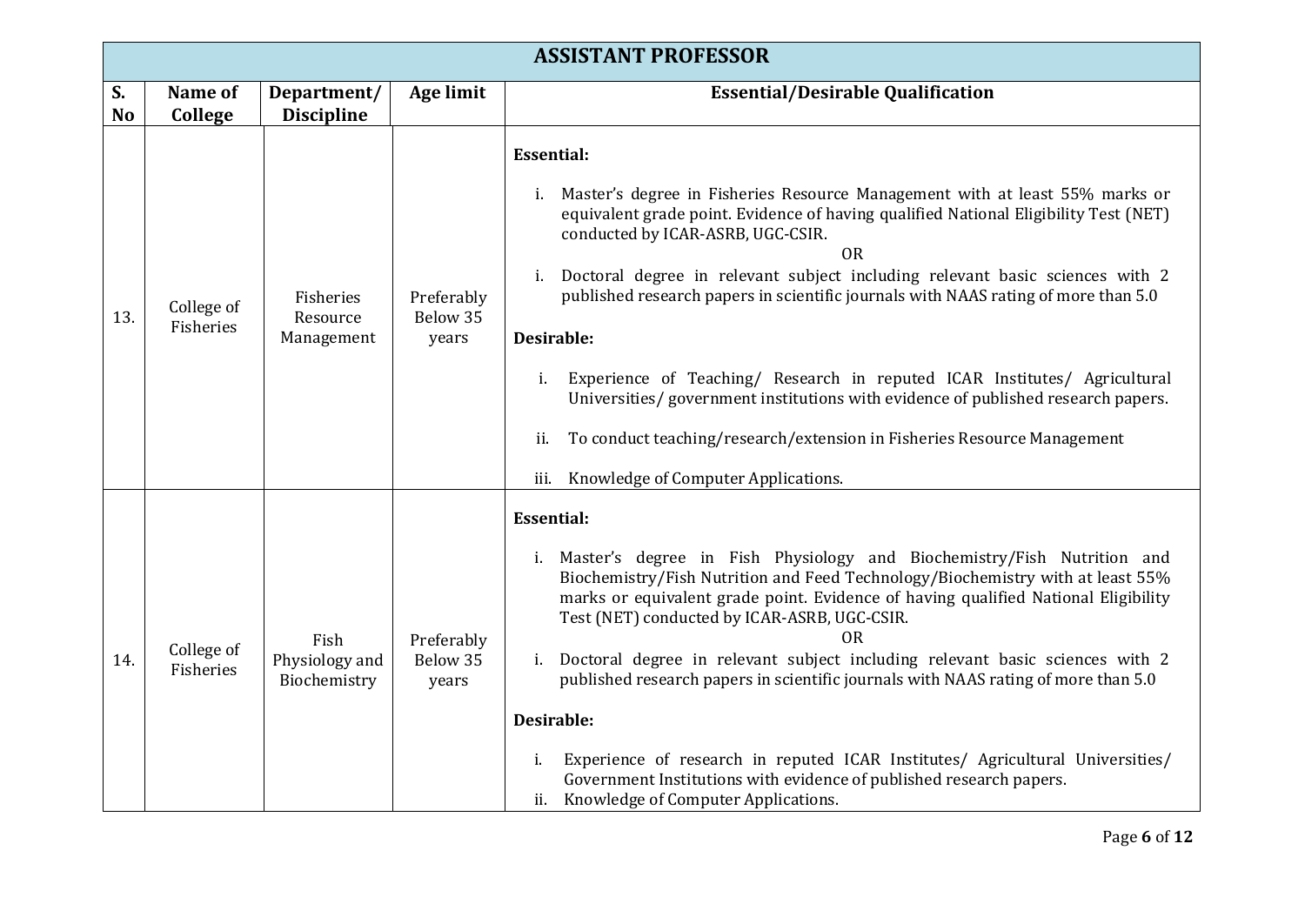|                 | <b>ASSISTANT PROFESSOR</b>         |                                                 |                                 |                                                                                                                                                                                                                                                                                                                                                                                                                                                                                                                                                                                                                                                                                                                                               |  |
|-----------------|------------------------------------|-------------------------------------------------|---------------------------------|-----------------------------------------------------------------------------------------------------------------------------------------------------------------------------------------------------------------------------------------------------------------------------------------------------------------------------------------------------------------------------------------------------------------------------------------------------------------------------------------------------------------------------------------------------------------------------------------------------------------------------------------------------------------------------------------------------------------------------------------------|--|
| S.<br><b>No</b> | Name of<br>College                 | Department/<br><b>Discipline</b>                | <b>Age limit</b>                | <b>Essential/Desirable Qualification</b>                                                                                                                                                                                                                                                                                                                                                                                                                                                                                                                                                                                                                                                                                                      |  |
| 15.             | College of<br>Fisheries            | <b>Fish Nutrition</b>                           | Preferably<br>Below 35<br>years | <b>Essential:</b><br>Master's degree in Fish Nutrition/Fish Nutrition and Feed Technology/Fish<br>Physiology and Biochemistry/Fish Nutrition and Biochemistry /Biochemistry with<br>at least 55% marks or equivalent grade point. Evidence of having qualified National<br>Eligibility Test (NET) conducted by ICAR-ASRB, UGC-CSIR.<br>OR.<br>i. Doctoral degree in relevant subject including relevant basic sciences with 2<br>published research papers in scientific journals with NAAS rating of more than 5.0<br>Desirable:<br>Experience of research in reputed ICAR Institutes/ Agricultural Universities/<br>$i$ .<br>Government Institutions with evidence of published research papers.<br>ii. Knowledge of Computer Applications. |  |
| 16.             | College of<br>Community<br>Science | Human<br>development &<br><b>Family Studies</b> | Preferably<br>Below 35<br>years | <b>Essential:</b><br>i. Master's degree in Human Development & Family Studies/Child Development &<br>Family Relationship/Child Development with at least 55% marks or equivalent<br>grade point. Evidence of having qualified National Eligibility Test (NET) conducted<br>by ICAR-ASRB, UGC-CSIR.<br><b>OR</b><br>i. Doctoral degree in relevant subject including relevant basic sciences with 2<br>published research papers in scientific journals with NAAS rating of more than 5.0<br>Desirable:<br>Experience of research in reputed ICAR Institutes/ Agricultural Universities/<br>i.<br>Government Institutions with evidence of published research papers.<br>Knowledge of Computer Applications.<br>ii.                            |  |
| 17.             | College of<br>Community<br>Science | Food &<br>Nutrition                             | Preferably<br>Below 35<br>years | <b>Essential:</b><br>i. Master's degree in Food & Nutrition/Food Science & Nutrition with at least 55%                                                                                                                                                                                                                                                                                                                                                                                                                                                                                                                                                                                                                                        |  |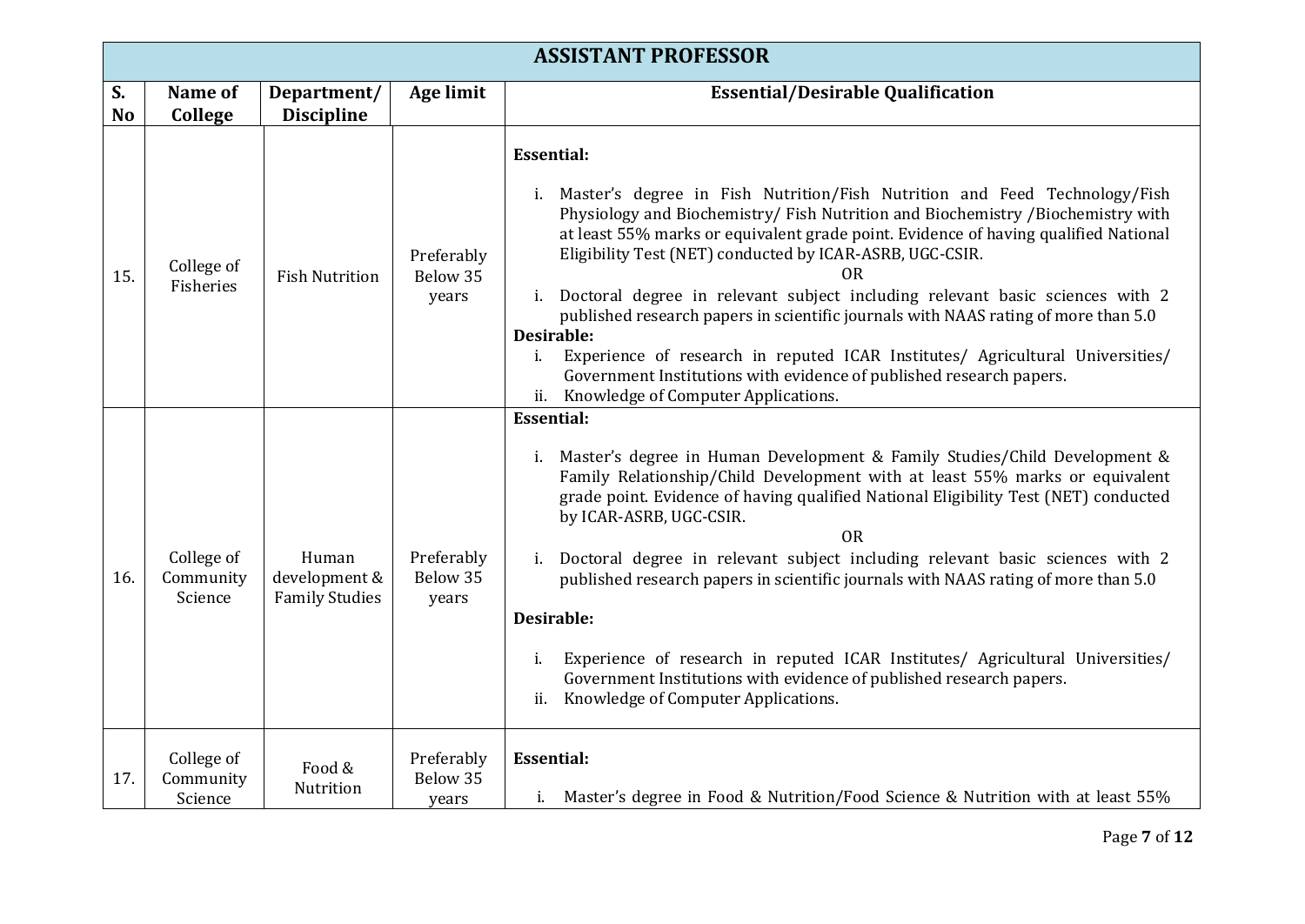|                 | <b>ASSISTANT PROFESSOR</b> |                                               |                                 |                                                                                                                                                                                                                                                                                                                                                    |  |
|-----------------|----------------------------|-----------------------------------------------|---------------------------------|----------------------------------------------------------------------------------------------------------------------------------------------------------------------------------------------------------------------------------------------------------------------------------------------------------------------------------------------------|--|
| S.<br><b>No</b> | Name of<br>College         | Department/<br><b>Discipline</b>              | <b>Age limit</b>                | <b>Essential/Desirable Qualification</b>                                                                                                                                                                                                                                                                                                           |  |
|                 |                            |                                               |                                 | marks or equivalent grade point. Evidence of having qualified National Eligibility<br>Test (NET) conducted by ICAR-ASRB, UGC-CSIR.                                                                                                                                                                                                                 |  |
|                 |                            |                                               |                                 | 4 years Bachelor's degree in Home Science/ Community Science.<br>ii.<br>0R                                                                                                                                                                                                                                                                         |  |
|                 |                            |                                               |                                 | i. Doctoral degree in relevant subject including relevant basic sciences with 2<br>published research papers in scientific journals with NAAS rating of more than 5.0<br>Desirable:                                                                                                                                                                |  |
|                 |                            |                                               |                                 | Experience of research in reputed ICAR Institutes/ Agricultural Universities/<br>i.<br>Government Institutions with evidence of published research papers.<br>ii. Knowledge of Computer Applications.                                                                                                                                              |  |
|                 |                            |                                               |                                 | <b>Essential:</b>                                                                                                                                                                                                                                                                                                                                  |  |
|                 | College of<br>Community    | Family<br>Resources<br>Management             | Preferably<br>Below 35<br>years | i. Master's degree in Family Resource Management/Family Resource Management &<br>Consumer Science/Home Management/Resource Management & consumer Science<br>with at least 55% marks or equivalent grade point. Evidence of having qualified<br>National Eligibility Test (NET) conducted by ICAR-ASRB, UGC-CSIR.<br>ΟR                             |  |
| 18.             |                            |                                               |                                 | i. Doctoral degree in relevant subject including relevant basic sciences with 2<br>published research papers in scientific journals with NAAS rating of more than 5.0                                                                                                                                                                              |  |
|                 |                            |                                               |                                 | Desirable:<br>i. Experience of research in reputed ICAR Institutes/ Agricultural Universities/<br>Government Institutions with evidence of published research papers.<br>ii. Knowledge of Computer Applications.                                                                                                                                   |  |
|                 |                            |                                               |                                 | <b>Essential:</b>                                                                                                                                                                                                                                                                                                                                  |  |
| 19.             | College of<br>Community    | Clothing<br>Textile &<br>Apparel<br>Designing | Preferably<br>Below 35<br>years | i. Master's degree in relevant discipline (Clothing & Textile/Textile and Apparel<br>Designing/Textile and Clothing) preceded by 4 years degree programme (Home<br>Science/Community Science) with at least 55% marks or equivalent grade point.<br>Evidence of the National Eligibility Test (NET) conducted by ICAR-ASRB, UGC-CSIR.<br><b>OR</b> |  |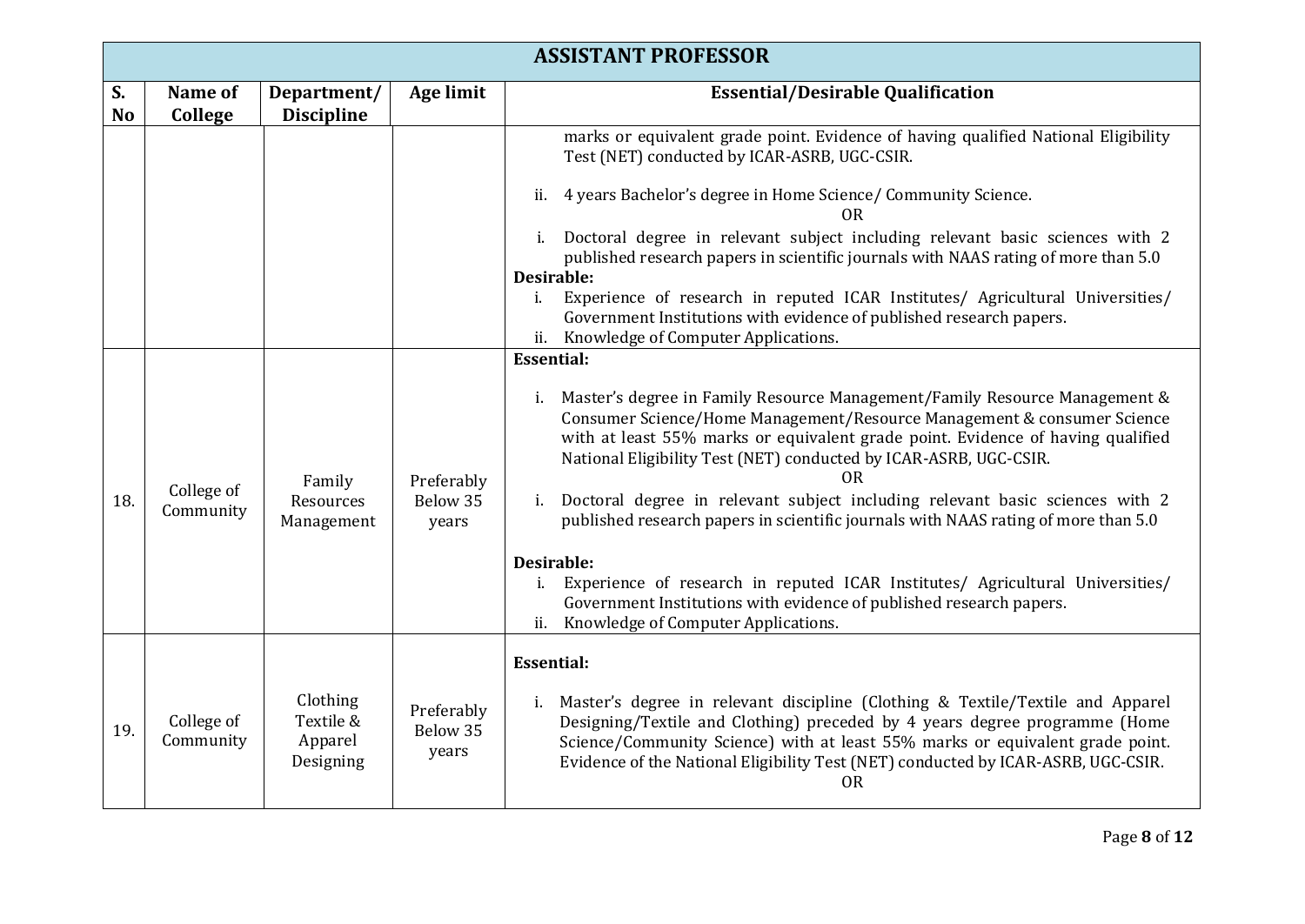|                      | <b>ASSISTANT PROFESSOR</b>               |                                                |                                 |                                                                                                                                                                                                                                                                                                                                                      |  |
|----------------------|------------------------------------------|------------------------------------------------|---------------------------------|------------------------------------------------------------------------------------------------------------------------------------------------------------------------------------------------------------------------------------------------------------------------------------------------------------------------------------------------------|--|
| S.<br>N <sub>o</sub> | Name of<br>College                       | Department/<br><b>Discipline</b>               | Age limit                       | <b>Essential/Desirable Qualification</b>                                                                                                                                                                                                                                                                                                             |  |
|                      |                                          |                                                |                                 | Master's degree in Fashion Designing/Fashion Management/Fashion Technology<br>from a reputed institution/university with at least 55% marks or equivalent grade<br>i.<br>point. Evidence of the NET conducted by ICAR-ASRB, UGC-CSIR.<br>0R                                                                                                          |  |
|                      |                                          |                                                |                                 | i. Doctoral degree in relevant subject including relevant basic sciences with 2<br>published research papers in scientific journals with NAAS rating of more than 5.0<br>Desirable:<br>Experience of research in reputed ICAR Institutes/ Agricultural Universities/<br>$i$ .<br>Government Institutions with evidence of published research papers. |  |
|                      |                                          |                                                |                                 | ii. Knowledge of Computer Applications.                                                                                                                                                                                                                                                                                                              |  |
|                      |                                          |                                                |                                 | <b>Essential:</b>                                                                                                                                                                                                                                                                                                                                    |  |
|                      |                                          | Microbiology                                   | Preferably<br>Below 35<br>years | Master's degree in relevant discipline with at least 55% marks or equivalent grade<br>i.<br>point. Evidence of having qualified National Eligibility Test (NET) conducted by<br>ICAR-ASRB, UGC-CSIR.<br><b>OR</b>                                                                                                                                    |  |
| 20.                  | College of<br><b>Basic</b><br>Sciences & |                                                |                                 | Doctoral degree in relevant subject including relevant basic sciences with 2<br>i.<br>published research papers in scientific journals with NAAS rating of more than 5.0                                                                                                                                                                             |  |
|                      | Humanities                               |                                                |                                 | Desirable:                                                                                                                                                                                                                                                                                                                                           |  |
|                      |                                          |                                                |                                 | Experience of research in reputed ICAR Institutes/ Agricultural Universities/<br>i.<br>Government Institutions with evidence of published research papers.                                                                                                                                                                                           |  |
|                      |                                          |                                                |                                 | Knowledge of Computer Applications.<br>ii.                                                                                                                                                                                                                                                                                                           |  |
|                      |                                          |                                                |                                 | <b>Essential:</b>                                                                                                                                                                                                                                                                                                                                    |  |
| 21.                  | College of<br>Basic<br>Sciences &        | <b>BS&amp;I</b> ; Statistic<br>(Biostatistics) | Preferably<br>Below 35<br>years | Master's degree in relevant discipline with at least 55% marks or equivalent grade<br>i.<br>point. Evidence of having qualified National Eligibility Test (NET) conducted by<br>ICAR-ASRB, UGC-CSIR.<br><b>OR</b>                                                                                                                                    |  |
|                      | Humanities                               |                                                |                                 | Doctoral degree in relevant subject including relevant basic sciences with 2<br>i.<br>published research papers in scientific journals with NAAS rating of more than 5.0                                                                                                                                                                             |  |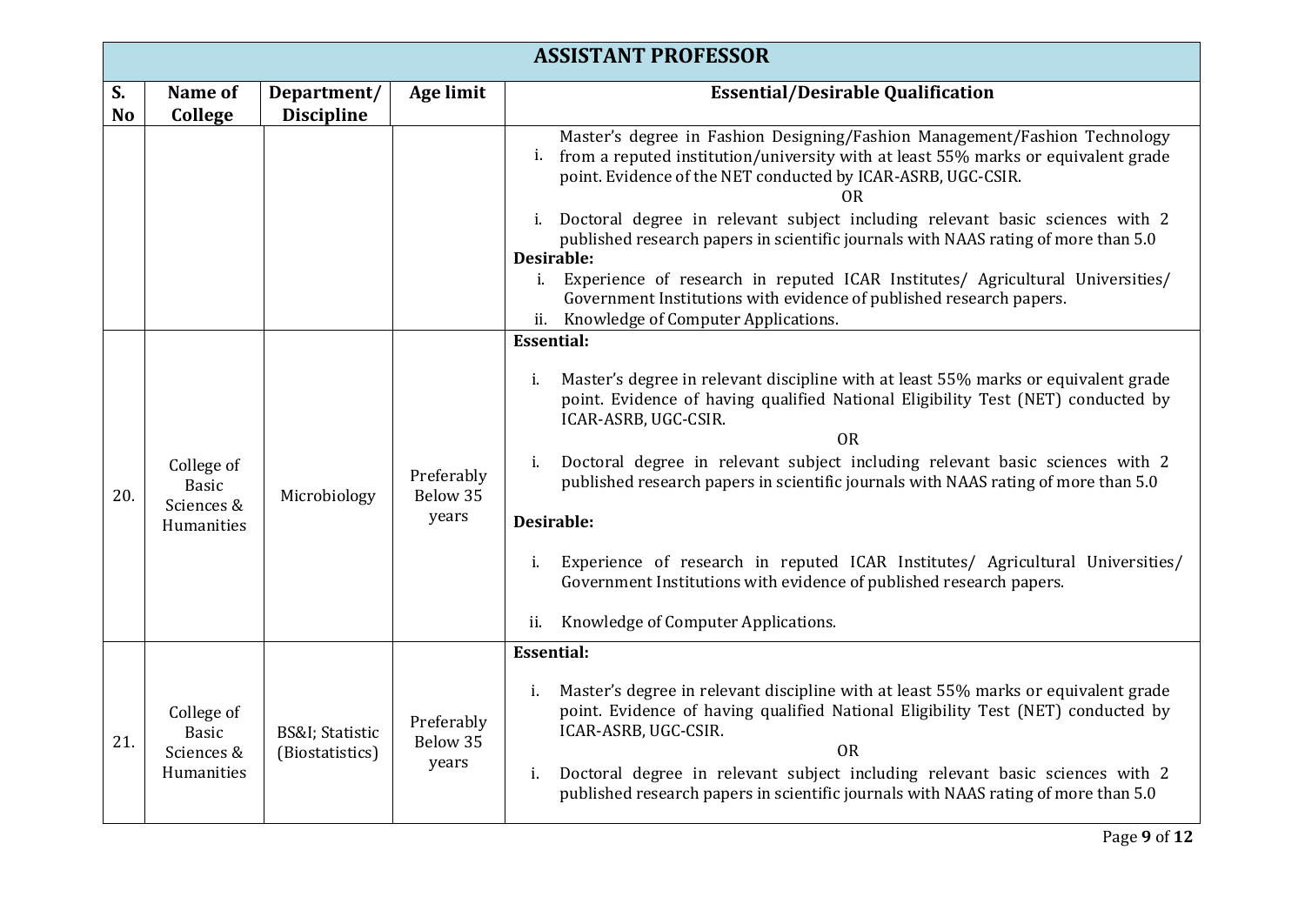|                 | <b>ASSISTANT PROFESSOR</b>                             |                                  |                                 |                                                                                                                                                                                                                                                                                                                                                                                                                                                                                                                                                                                                                                                                  |  |
|-----------------|--------------------------------------------------------|----------------------------------|---------------------------------|------------------------------------------------------------------------------------------------------------------------------------------------------------------------------------------------------------------------------------------------------------------------------------------------------------------------------------------------------------------------------------------------------------------------------------------------------------------------------------------------------------------------------------------------------------------------------------------------------------------------------------------------------------------|--|
| S.<br><b>No</b> | Name of<br>College                                     | Department/<br><b>Discipline</b> | <b>Age limit</b>                | <b>Essential/Desirable Qualification</b>                                                                                                                                                                                                                                                                                                                                                                                                                                                                                                                                                                                                                         |  |
|                 |                                                        |                                  |                                 | Desirable:<br>Experience of research in reputed ICAR Institutes/ Agricultural Universities/<br>i.<br>Government Institutions with evidence of published research papers.<br>Knowledge of Computer Applications.<br>ii.                                                                                                                                                                                                                                                                                                                                                                                                                                           |  |
| 22.             | College of<br><b>Basic</b><br>Sciences &<br>Humanities | Biochemistry                     | Preferably<br>Below 35<br>years | <b>Essential:</b><br>Master's degree in Biochemistry with at least 55% marks or equivalent grade<br>point. Evidence of having qualified National Eligibility Test (NET) conducted by<br>i.<br>ICAR-ASRB, UGC-CSIR.<br>0 <sub>R</sub><br>Doctoral degree in relevant subject including relevant basic sciences with 2<br>i.<br>published research papers in scientific journals with NAAS rating of more than<br>5.0<br>Desirable:<br>Experience of research in reputed ICAR Institutes/ Agricultural Universities/<br>i.<br>Government Institutions with evidence of published research papers.<br>Knowledge of Computer Applications.<br>ii.                    |  |
| 23.             | College of<br>Basic<br>Sciences &<br>Humanities        | <b>Bioinformatics</b>            | Preferably<br>Below 35<br>years | <b>Essential:</b><br>Master's degree in Bioinformatics/Computational Biology with at least 55%<br>i.<br>marks or equivalent grade point. Evidence of having qualified National Eligibility<br>Test (NET) conducted by ICAR-ASRB, UGC-CSIR.<br><b>OR</b><br>i.<br>Doctoral degree in relevant subject including relevant basic sciences with 2<br>published research papers in scientific journals with NAAS rating of more than<br>5.0<br>Desirable:<br>Experience of research in reputed ICAR Institutes/ Agricultural Universities/<br>i.<br>Government Institutions with evidence of published research papers.<br>Knowledge of Computer Applications.<br>ii. |  |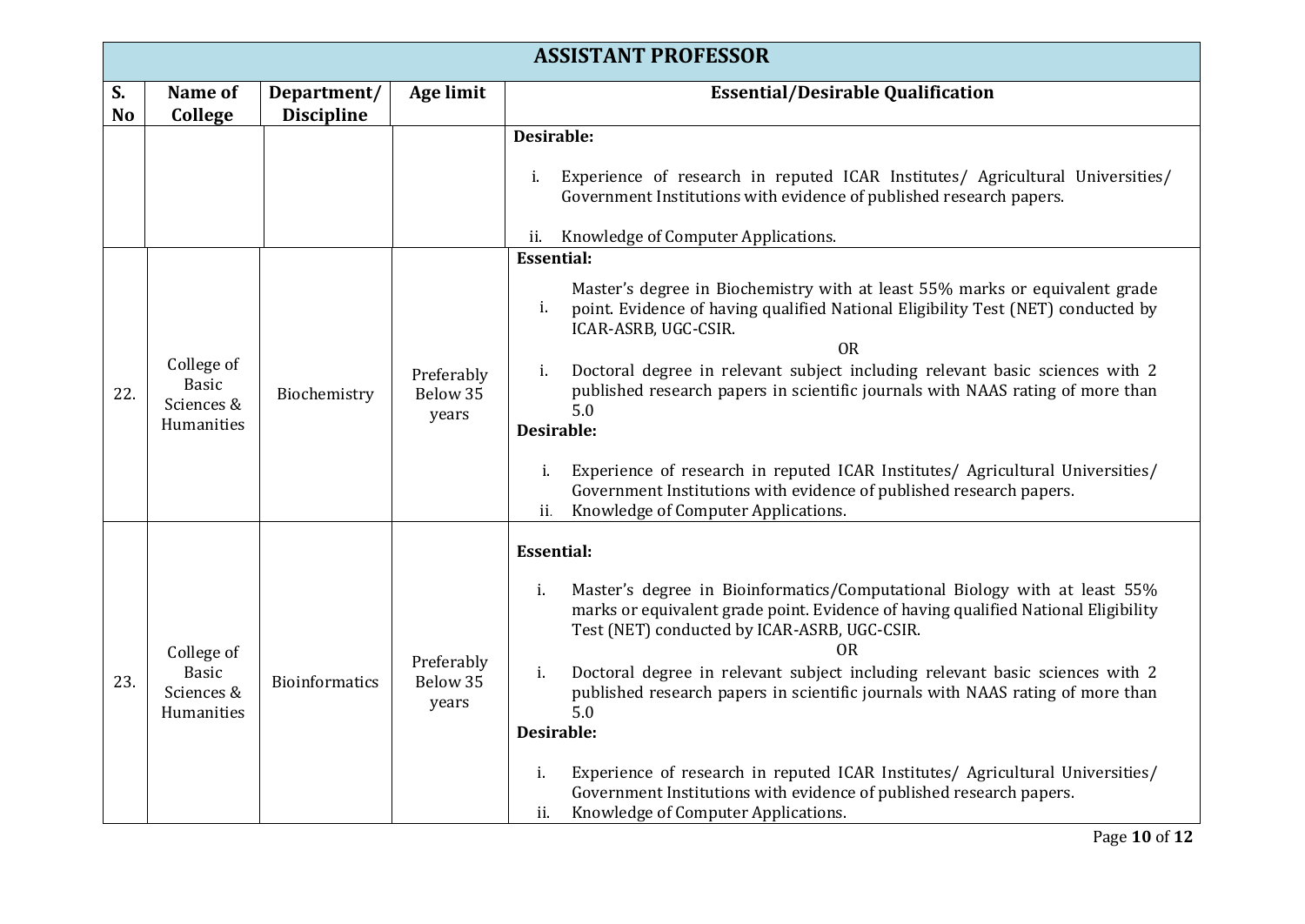|                      | <b>ASSISTANT PROFESSOR</b>                |                                                   |                                 |                                                                                                                                                                                                                                                                                                                                                                                                                                                                                                                                                                                                                                                                                                                                    |  |
|----------------------|-------------------------------------------|---------------------------------------------------|---------------------------------|------------------------------------------------------------------------------------------------------------------------------------------------------------------------------------------------------------------------------------------------------------------------------------------------------------------------------------------------------------------------------------------------------------------------------------------------------------------------------------------------------------------------------------------------------------------------------------------------------------------------------------------------------------------------------------------------------------------------------------|--|
| S.<br>N <sub>o</sub> | Name of<br>College                        | Department/<br><b>Discipline</b>                  | <b>Age limit</b>                | <b>Essential/Desirable Qualification</b>                                                                                                                                                                                                                                                                                                                                                                                                                                                                                                                                                                                                                                                                                           |  |
| 24.                  | College of<br>Agricultural<br>Engineering | Soil & Water<br>Engineering.                      | Preferably<br>Below 35<br>years | <b>Essential:</b><br>Master's degree in Soil and Water Engineering/Soil and Water Conservation<br>i.<br>Engineering/Irrigation and Drainage Engineering with at least 55% marks or<br>equivalent grade point. Evidence of having qualified National Eligibility Test (NET)<br>conducted by ICAR-ASRB, UGC-CSIR.<br><b>OR</b><br>Doctoral degree in relevant subject including relevant basic sciences with 2<br>i.<br>published research papers in scientific journals with NAAS rating of more than 5.0<br>Desirable:<br>Experience of research in reputed ICAR Institutes/ Agricultural Universities/<br>i.<br>Government Institutions with evidence of published research papers.<br>Knowledge of Computer Applications.<br>ii. |  |
| 25.                  | College of<br>Agricultural<br>Engineering | Processing &<br>Food Engg./<br>Food<br>Technology | Preferably<br>Below 35<br>years | <b>Essential:</b><br>Master's degree in relevant discipline with at least 55% marks or equivalent grade<br>point. Evidence of having qualified National Eligibility Test (NET) conducted by<br>i.<br>ICAR-ASRB, UGC-CSIR.<br><b>OR</b><br>Doctoral degree in relevant subject including relevant basic sciences with 2<br>$i$ .<br>published research papers in scientific journals with NAAS rating of more than 5.0<br>Desirable:<br>Experience of research in reputed ICAR Institutes/ Agricultural Universities/<br>i.<br>Government Institutions with evidence of published research papers.<br>Knowledge of Computer Applications.<br>ii.                                                                                    |  |
| 26.                  | College of<br>Agricultural<br>Engineering | Food<br>Technology                                | Preferably<br>Below 35<br>years | <b>Essential:</b><br>Master's degree in relevant discipline with at least 55% marks or equivalent grade<br>i.<br>point. Evidence of having qualified National Eligibility Test (NET) conducted by<br>ICAR-ASRB, UGC-CSIR.<br><b>OR</b>                                                                                                                                                                                                                                                                                                                                                                                                                                                                                             |  |